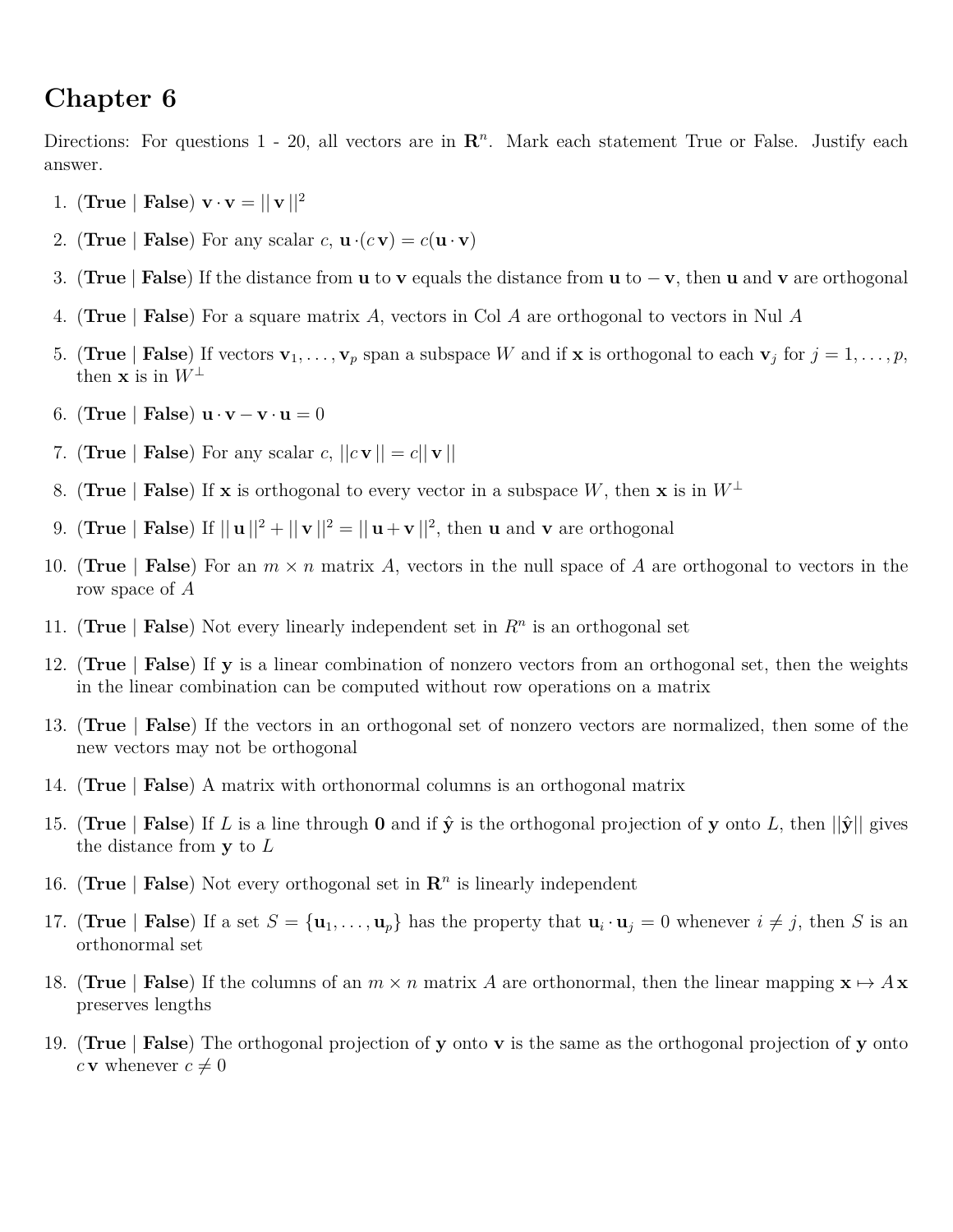20. (**True** | **False**) An orthogonal matrix is invertible

Directions: For questions 21 - 35, all vectors and subspaces are in  $\mathbb{R}^n$ . Mark each statement True or False. Justify each answer.

- 21. (**True** | **False**) If **z** is orthogonal to **u**<sub>1</sub> and to **u**<sub>2</sub> and if  $W = \text{Span } {\{\mathbf{u}_1, \mathbf{u}_2\}}$ , then **z** must be in  $W^{\perp}$
- 22. (**True** | **False**) For each **y** and each subspace *W*, the vector **y** −proj<sub>W</sub> **y** is orthogonal to *W*
- 23. (True | **False**) The orthogonal projection  $\hat{y}$  of **y** onto a subspace *W* can sometimes depend on the orthogonal basis for *W* used to compute  $\hat{\mathbf{y}}$
- 24. (True | **False**) If **y** is in a subspace *W*, then the orthogonal projection of **y** onto *W* is **y** itself
- 25. (True | **False**) If the columns of an  $n \times p$  matrix *U* are orthonormal, then  $UU^T$ **y** is the orthogonal projection of **y** onto the column space of *U*
- 26. (True | **False**) If *W* is a subspace of  $\mathbb{R}^n$  and if **v** is in both *W* and  $W^{\perp}$  then **v** must be the zero vector
- 27. (**True** | **False**) If  $y = z_1 + z_2$ , where  $z_1$  is in a subspace *W* and  $z_2$  is in  $W^{\perp}$ , then  $z_1$  must be the orthogonal projection of **y** onto *W*
- 28. (**True** | **False**) The best approximation to **y** by elements of a subspace *W* is given by the vector **y** −proj<sub>*W*</sub> **y**
- 29. (True | False) If an  $n \times p$  matrix *U* has orthonormal columns, then  $UU^T \mathbf{x} = \mathbf{x}$  for all  $\mathbf{x}$  in  $\mathbf{R}^n$
- 30. (True | **False**) If  $\{v_1, v_2, v_3\}$  is an orthogonal basis for *W*, then multiplying  $v_3$  by a scalar *c* gives a new orthogonal basis  ${\bf v}_1, {\bf v}_2, {\bf c} {\bf v}_3$
- 31. (True | **False**) The Gram–Schmidt process produces from a linearly independent set  $\{x_1, \ldots, x_p\}$  and orthogonal set  ${\bf v}_1, \ldots, {\bf v}_p$  with the property that for each *k*, the vectors  ${\bf v}_1, \ldots, {\bf v}_k$  span the same subspace as that spanned by  $\mathbf{x}_1, \ldots, \mathbf{x}_k$
- 32. (**True** | **False**) If  $A = QR$ , where  $Q$  has orthonormal columns, then  $R = Q^T A$
- 33. (True | False) If  $W = \text{Span }\{x_1, x_2, x_3\}$  with  $\{x_1, x_2, x_3\}$  linearly independent, and if  $\{v_1, v_2, v_3\}$  is an orthogonal set in *W*, then  $\{v_1, v_2, v_3\}$  is a basis for *W*
- 34. (**True** | **False**) If **x** is not in a subspace *W*, then  $\mathbf{x} \text{proj}_W \mathbf{x}$  is not zero
- 35. (**True** | **False**) In a *QR* factorization, say *A* = *QR* (when *A* has linearly independent columns), the columns of *Q* form an orthonormal basis for the column space of *A*

Directions: For questions 36 - 46, *A* is an  $m \times n$  matrix and **b** is in  $\mathbb{R}^m$ . Mark each statement True or False. Justify each answer.

36. (**True** | **False**) The general least-squares problem is to find an **x** that makes *A* **x** as close as possible to **b**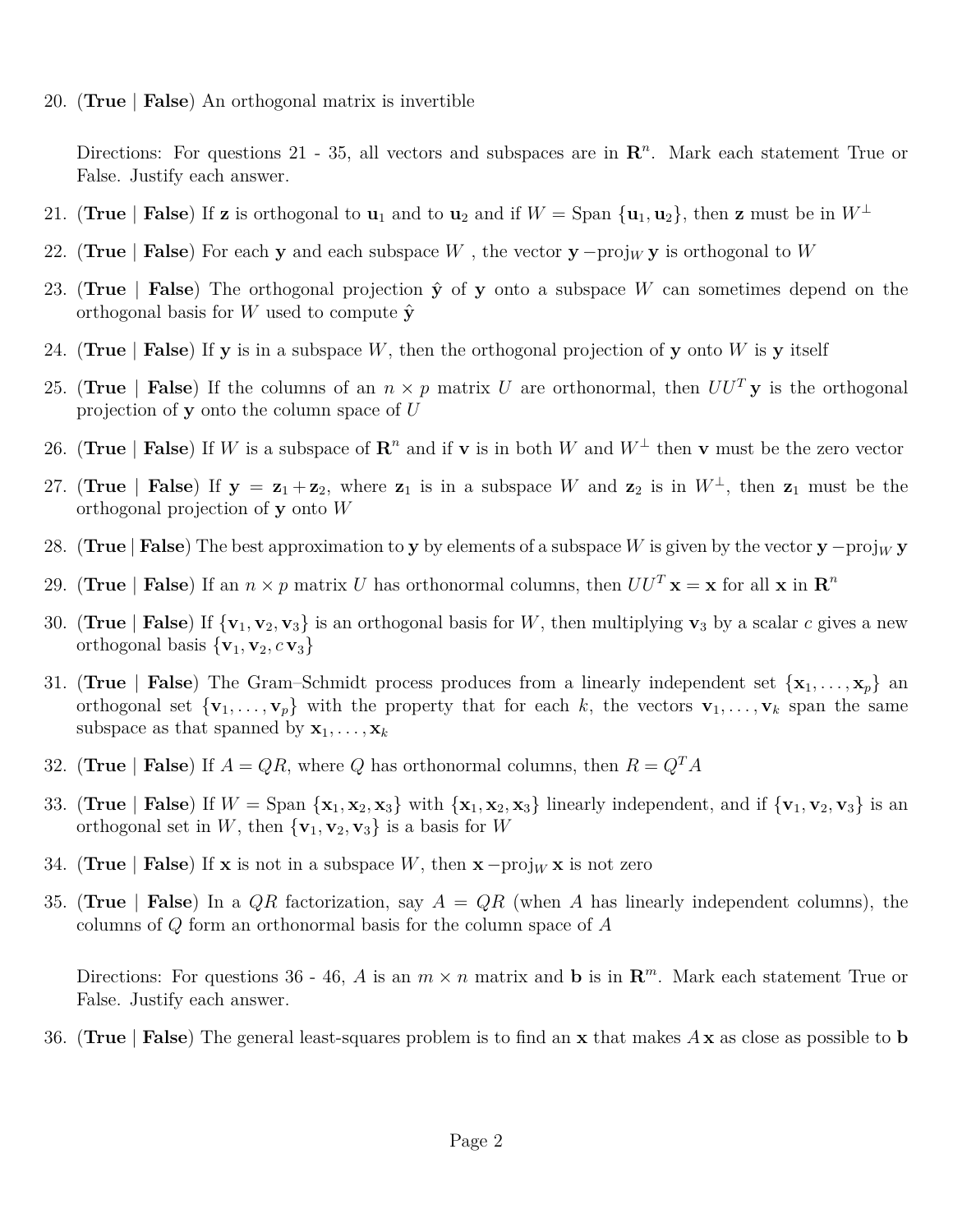- 37. (True | **False**) A least-squares solution of  $A x = b$  is a vector  $\hat{x}$  that satisfies  $A\hat{x} = \hat{b}$ , where  $\hat{b}$  is the orthogonal projection of **b** onto Col *A*
- 38. (**True** | **False**) A least-squares solution of  $A\mathbf{x} = \mathbf{b}$  s a vector  $\hat{\mathbf{x}}$  such that  $||\mathbf{b} A\mathbf{x}|| \le ||\mathbf{b} A\hat{\mathbf{x}}||$  for all  $\mathbf{x}$  in  $\mathbf{R}^n$
- 39. (**True** | **False**) Any solution of  $A^T A x = A^T b$  is a least-squares solution of  $A x = b$
- 40. (**True** | **False**) If the columns of *A* are linearly independent, then the equation  $A\mathbf{x} = \mathbf{b}$  has exactly one least-squares solution
- 41. (True | **False**) If **b** is in the column space of A, then every solution of  $A\mathbf{x} = \mathbf{b}$  is a least-squares solution
- 42. (**True** | **False**) The least-squares solution of  $A x = b$  is the point in the column space of A closest to **b**
- 43. (**True** | **False**) A least-squares solution of *A* **x** = **b** is a list of weights that, when applied to the columns of *A*, produces the orthogonal projection of **b** onto Col *A*
- 44. (**True** | **False**) If  $\hat{\mathbf{x}}$  is a least-squares solution of  $A\mathbf{x} = \mathbf{b}$ , then  $\hat{\mathbf{x}} = (A^T A)^{-1} A^T \mathbf{b}$
- 45. (**True** | **False**) The normal equations always provide a reliable method for computing least-squares solutions
- 46. (**True** | **False**) If *A* has a  $QR$  factorization, say  $A = QR$ , then the best way to find the least-squares solution of  $A\mathbf{x} = \mathbf{b}$  is to compute  $\hat{\mathbf{x}} = R^{-1}Q^T\mathbf{b}$

Directions: Questions 47 - 65 refer to vectors in  $\mathbb{R}^n$  (or  $\mathbb{R}^m$ ) with the standard inner product. Mark each statement True or False. Justify each answer.

- 47. (**True** | **False**) The length of every vector is a positive number.
- 48. (**True** | **False**) A vector **v** and its negative, − **v**, have equal lengths.
- 49. (**True** | **False**) The distance between **u** and **v** is  $||\mathbf{u} \mathbf{v}||$ .
- 50. (**True** | **False**) If *r* is any scalar, then  $||r \mathbf{v}|| = r||\mathbf{v}||$ .
- 51. (**True** | **False**) If two vectors are orthogonal, they are linearly independent.
- 52. (**True** | **False**) If **x** is orthogonal to both **u** and **v**, then **x** must be orthogonal to  $\mathbf{u} \mathbf{v}$ .
- 53. (**True** | **False**) If  $||\mathbf{u} + \mathbf{v}||^2 = ||\mathbf{u}||^2 + ||\mathbf{v}||^2$ , then **u** and **v** are orthogonal.
- 54. (**True** | **False**) If  $||\mathbf{u} \mathbf{v}||^2 = ||\mathbf{u}||^2 + ||\mathbf{v}||^2$ , then **u** and **v** are orthogonal.
- 55. (**True** | **False**) The orthogonal projection of **y** onto **u** is a scalar multiple of **y**.
- 56. (**True** | **False**) If a vector **y** coincides with its orthogonal projection onto a subspace *W*, then **y** is in *W*.
- 57. (True | **False**) The set of all vectors in  $\mathbb{R}^n$  orthogonal to one fixed vector is a subspace of  $\mathbb{R}^n$ .